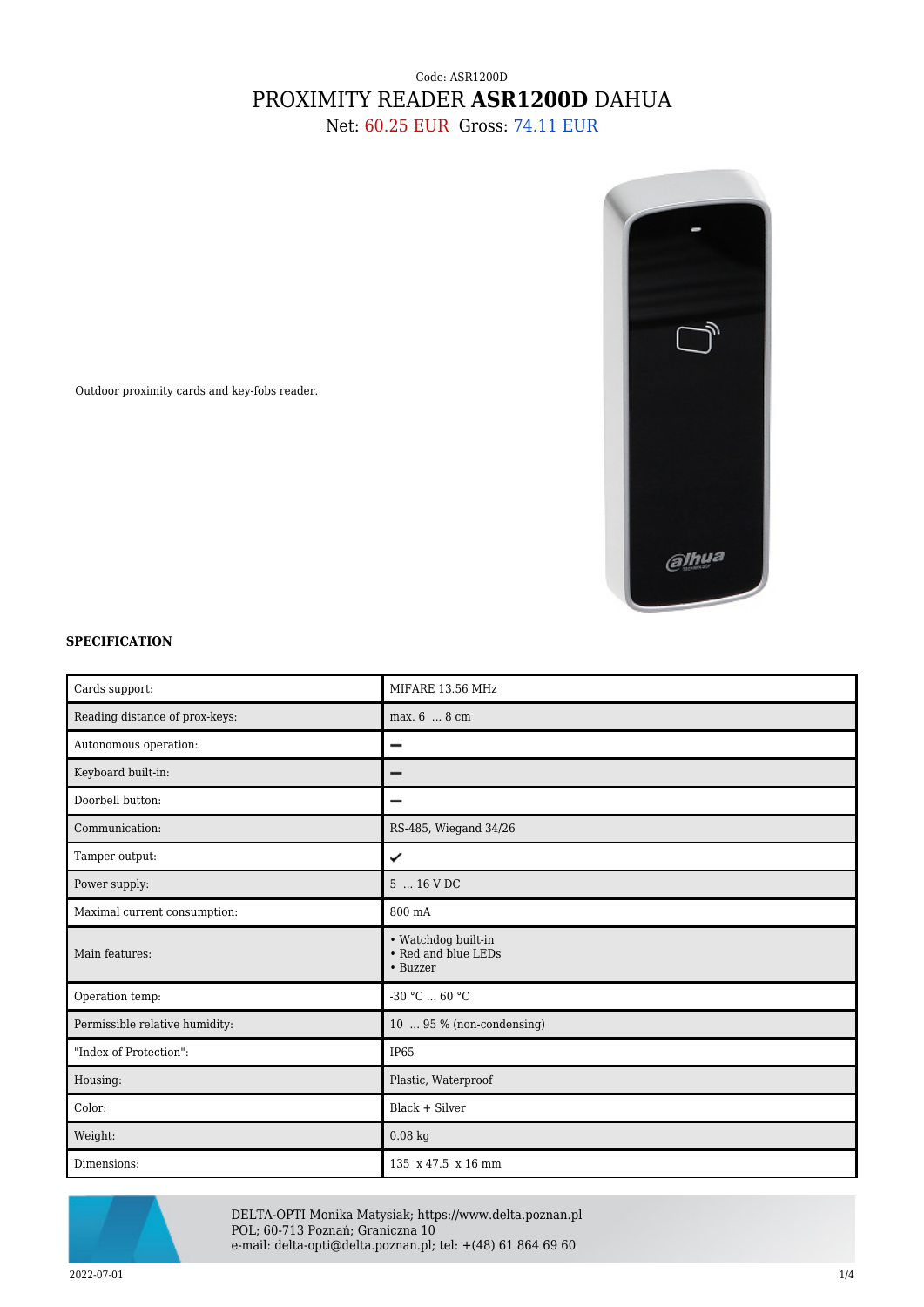| Manufacturer / Brand: | <b>DAHUA</b> |
|-----------------------|--------------|
| Guarantee:            | l years<br>◡ |

## **PRESENTATION**

Front panel view:



## Mounting side view:





DELTA-OPTI Monika Matysiak; https://www.delta.poznan.pl POL; 60-713 Poznań; Graniczna 10 e-mail: delta-opti@delta.poznan.pl; tel: +(48) 61 864 69 60

2022-07-01 2/4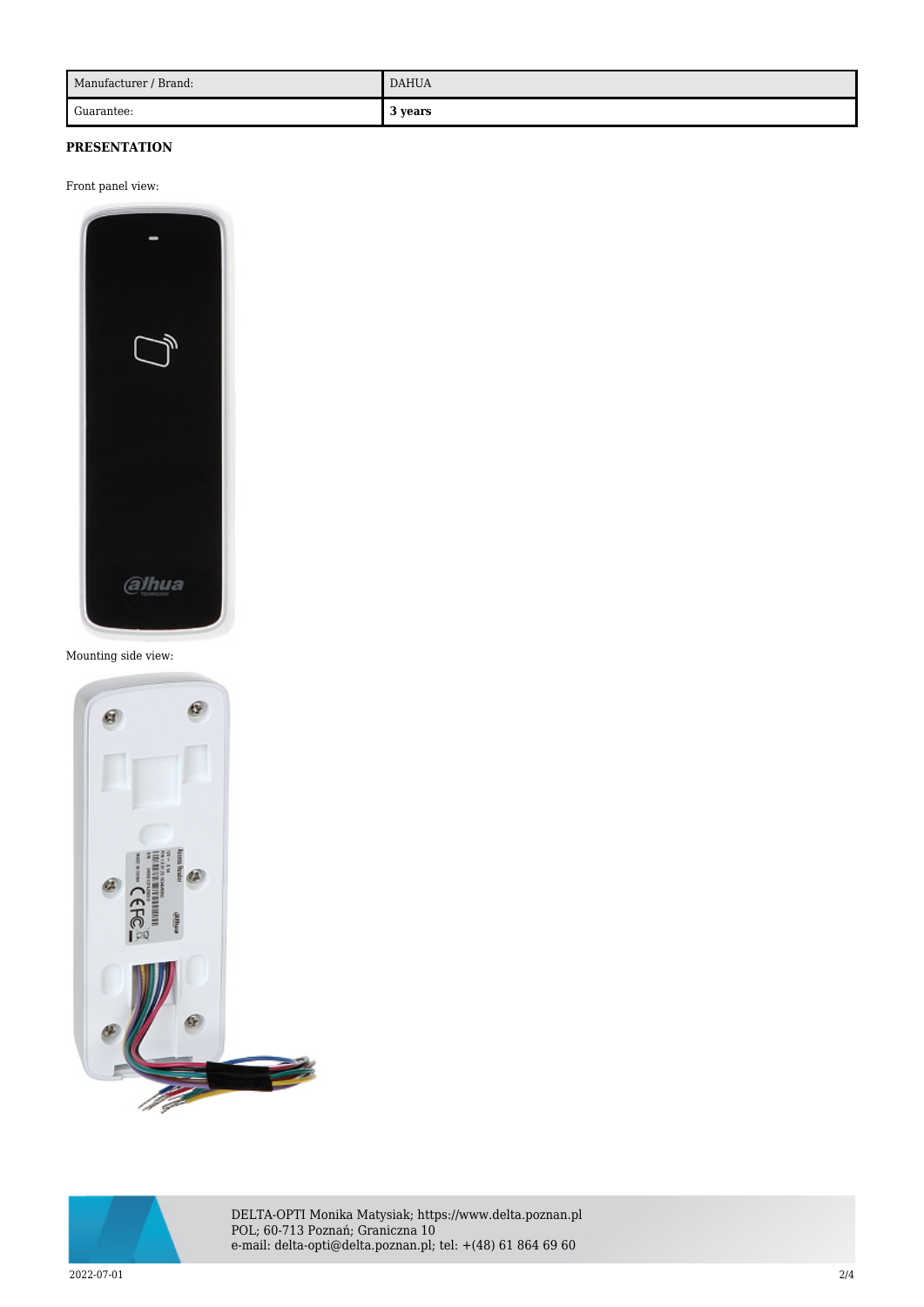

Connectors:



Dimensions:



DELTA-OPTI Monika Matysiak; https://www.delta.poznan.pl POL; 60-713 Poznań; Graniczna 10 e-mail: delta-opti@delta.poznan.pl; tel: +(48) 61 864 69 60

2022-07-01 3/4